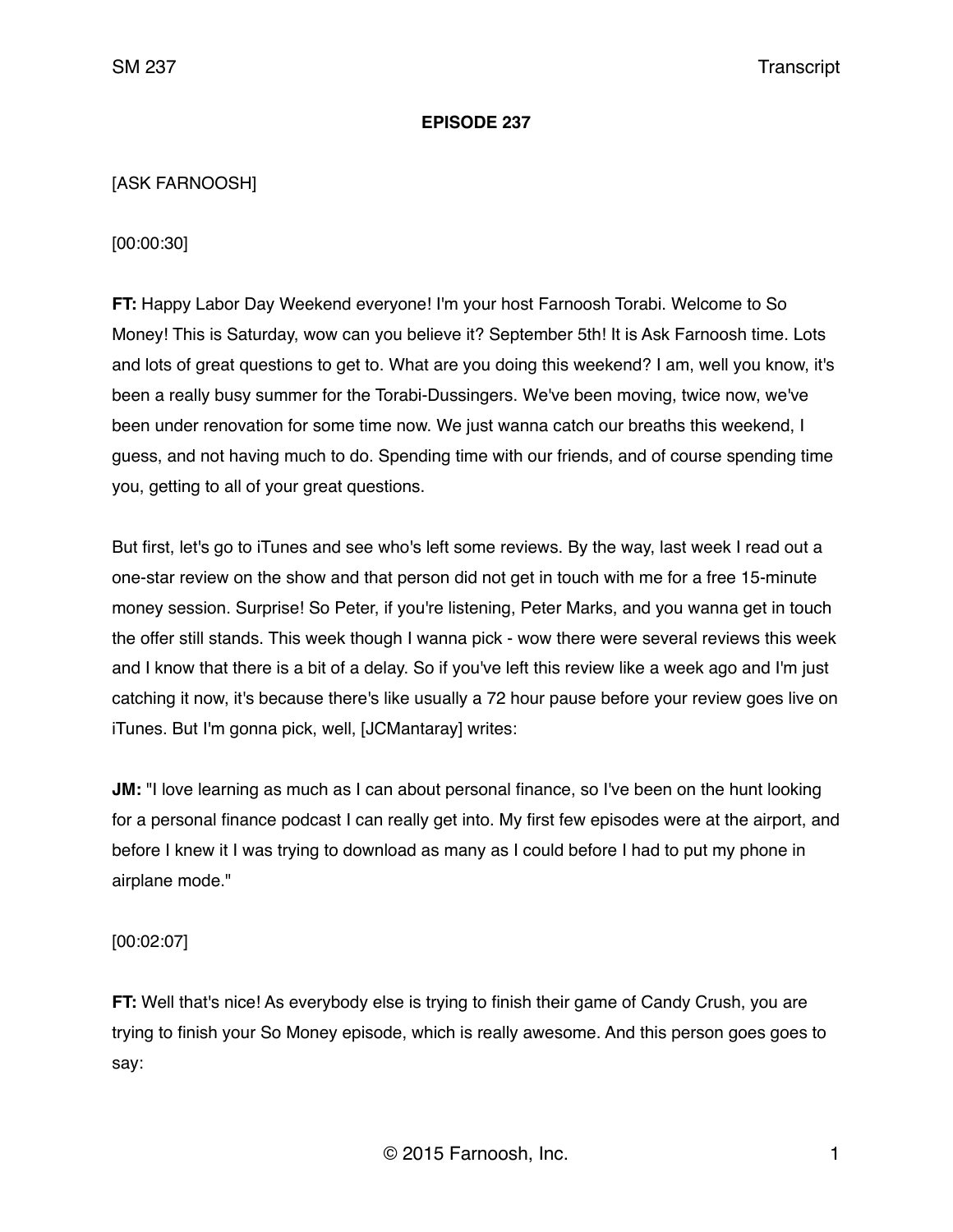**JM:** "Farnoosh is super easy to listen to and her conversational tone really keeps you engaged throughout the episode. It doesn't sound like she's reading a script so it never feels monotonous."

# [00:02:28]

**FT:** Well JCMantaray, thank you so much for this really kind and cool review. I can almost imagine you at the airport and the flight attendants are asking you to log off and turn off your devices, and you just have to listen to what - I dunno? Who were you listening to, Tony Robbins? Or maybe a millionaire next door? Either way it was probably a good show, hopefully. And I'm glad that you are sticking around! So email me: farnoosh@somoneypodcast.com, and we will connect and I look forward to connecting with you voice to voice.

Let's shift gears now to our questions, starting with Monica. She says:

**M:** "Hey Farnoosh, I live in a high cost of living area - Los Angeles - and wonder if buying a home here is worth it? My husband and I want to have a home to call our own, but even condos in our area run about \$400,000-500,000. What advice do you have for want-to-be home owner who live in a very high cost of living area? Should we rent until we retire and then move out of Los Angeles? Thanks for all that you do."

# [00:03:29]

**FT:** Well Monica, I don't really know much about you to give you a precise "yes" or "no" to whether I think you should continue renting or buy. But I would say the following: If you plan to live in Los Angeles for at least another five years, that's important. If the answer to that is "yes", then I think you're better qualified to be a home owner than somebody who's like, "You know what? I'm thinking maybe LA is like two year stint, a three year stint, I don't know, my job is uncertain."

But if you and your husband want to plant roots and stay here for the long run, even though it's a high cost of living area, if you're making enough money and you feel like you wanna invest in the town, in the neighborhood, in the city, then I'm not saying you should buy but I'm saying this

© 2015 Farnoosh, Inc. 2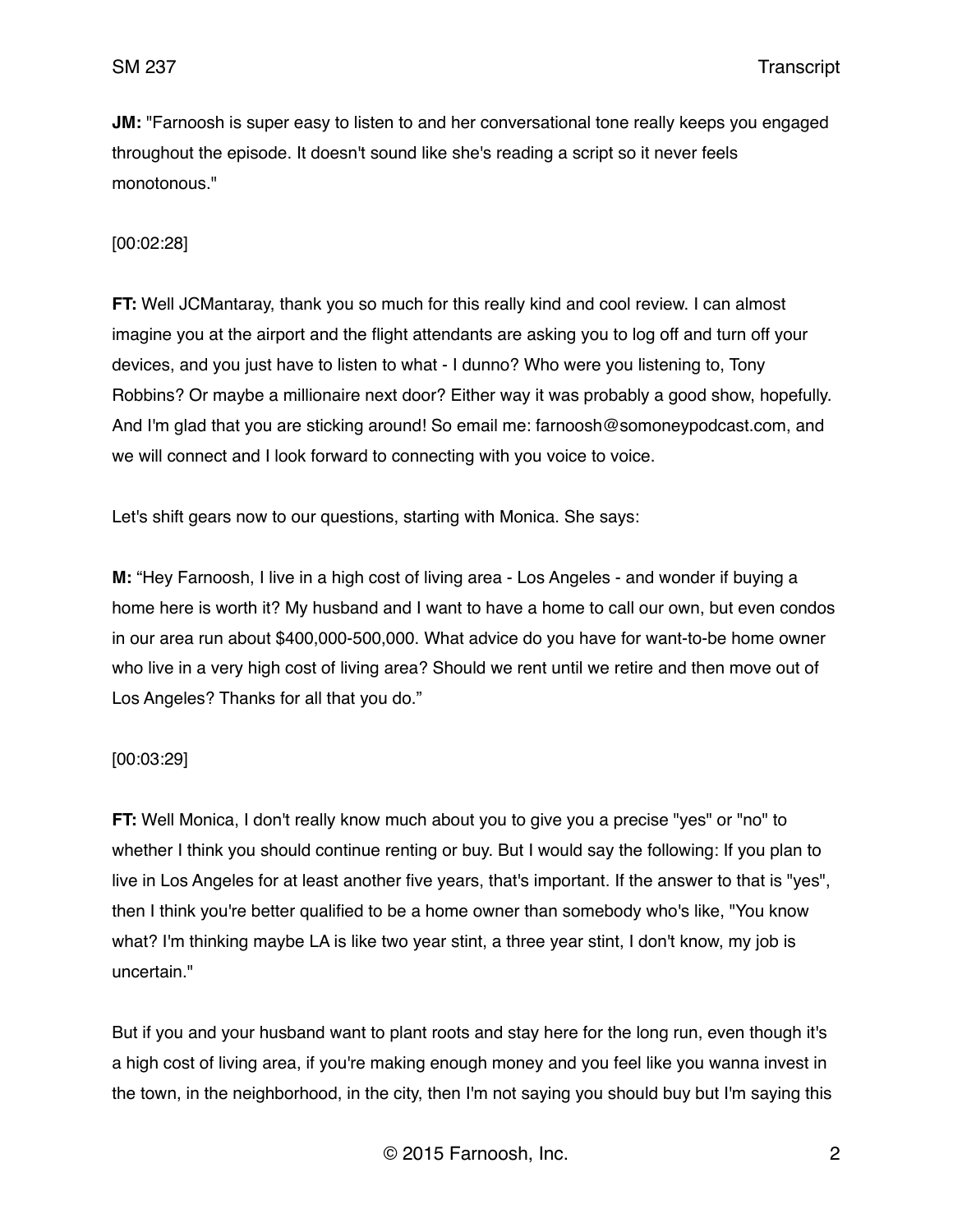better qualifies you as a home owner. And I would also take into consideration how much of your monthly take home pay will owning a home cost you? So if you're looking at these condos that are \$400,000-500,000 a piece, when you add up the monthly mortgage and the taxes and the maintenance, what does that total? And what is that compared to renting? What's more affordable? Where does your dollar get the most value?

And keep in mind that housing costs exceeding 25 or 30% of your take home pay is too high. Too high! You need to have money left over for other survival needs, right? You wanna keep your housing costs to a minimum. And then I would wanna know, why do you wanna own a home? You said here that you wanna have a home that you can call your own. Well that's not nothing. I think hearing that signals to me that you guys want a home for it's emotional value and it's psychological value. Owning a home, studies have shown, it gives people peace of mind.

Just speaking from my own experience, I had to find a rental twice in the last four months. It was nerve wrecking! Especially now that I'm a parent and I have furniture that's hard to move, and options were limited. So it was stressful! Having your own home and knowing that it's yours, and as long as you make that monthly mortgage payment it is yours, is peace of mind. Do you wanna own a home because it's what all your friends are buying and it's because what you feel you're supposed to do because you're "adult now"? If that's something that is a consdiration I would say, "Maybe you shouldn't buy a home." Those are the wrong reasons to go into home ownership.

But if you wanna buy a home because you want a place to call your own, and that brings you peace of mind, like you said earlier, because you plan to live in the area for many years, because home ownership brings you a lot of internal happiness, then I think psychologically, emotionally, you might be ready. Of course the numbers still have to add up. And the good thing about living in a high cost of living area, I guess the silver lining is that, prices just continue to go up.

Like in New York, I firmly believe that if you buy property and you hold onto it for at least 10 years, you will do well. For the most part, it will be worth more than what you paid for it initially. And that's just because that's the nature of living in a high cost of living area, that it's sort of a

© 2015 Farnoosh, Inc. 3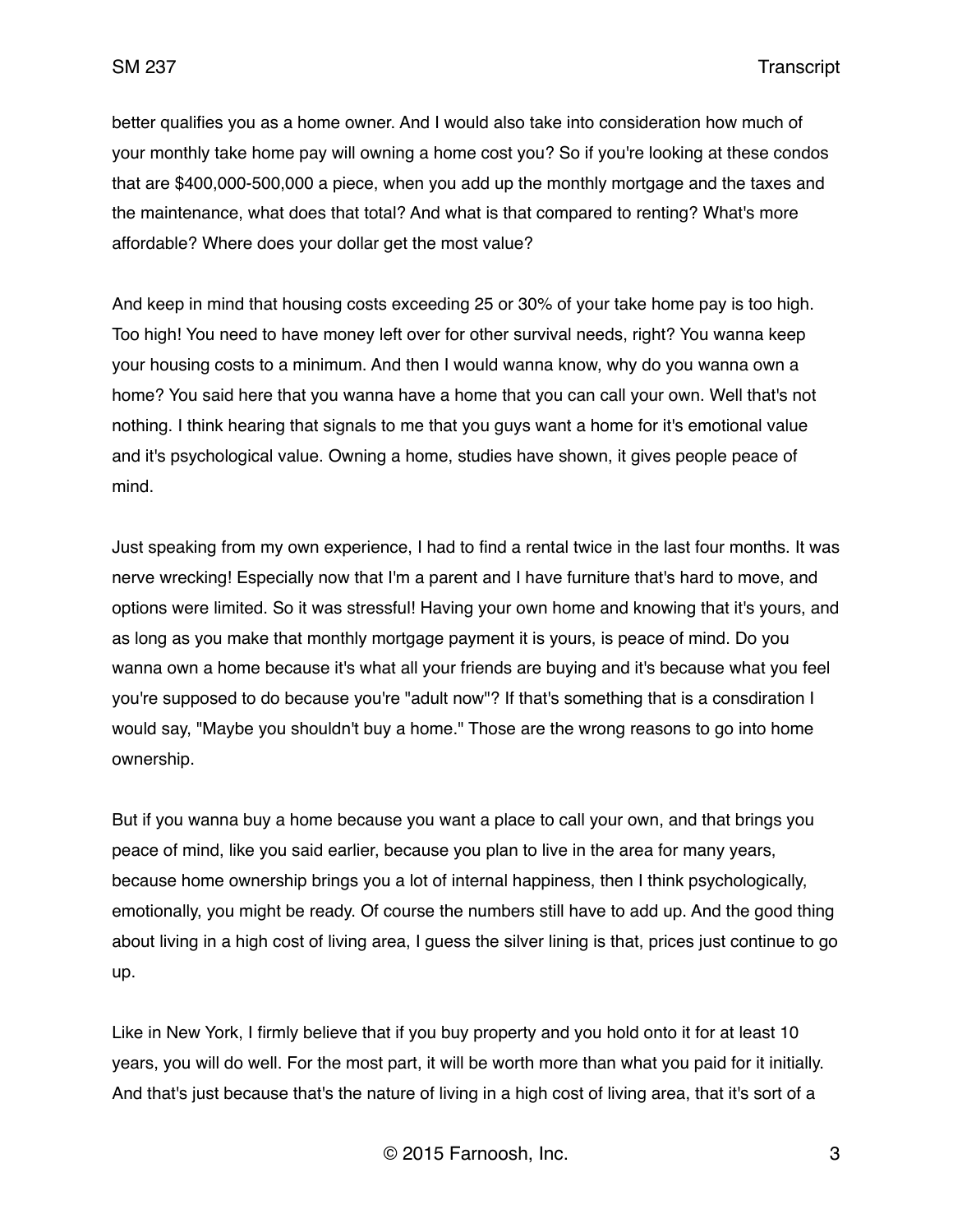bubble from the rest of the economy and while there may be a recession going on - not to say that LA or New York will be unscathed, it won't be as damaged. And I think housing prices will maintain, not their highest levels, but they won't be as bruised.

So even in tough times, I think, owning in those particular pockets of the country can be okay in the long run. It really just comes down to what you can afford, what you feel comfortable with, what you're emotionally ready for. And from there I think you'll have a better answer, you'll be warmer to knowing whether you wanna rent or you wanna buy.

[00:07:05]

Kiyan says:

**K:** "As a Millennial in the workforce, I'm already starting to think about grad school in the next few years. My new job provides 401(k) matching through Vanguard, through which offers a 529 college savings plan. Do you think I should appropriate some of the funds from my 401(k) into a 529? I would likely still get matching if I do this, right? Or, should I bypass the 529 and borrow against my 401(k) if I choose to pursue a degree in the future? As you know, school will be a huge expense and I'd like to maximize my tax-free contributions. If I decide against school, then what are the cons of the 529?"

# [00:07:45]

**FT:** So the thing about 529 plans, Kiyan, is that if you invest in them, if you invest in one and you don't end up going to college or grad school or any kind of higher education - and by the way, 529's don't just have to be for college or grad school, they can be for continuing education, they can be for courses. There are a lot of qualifications for 529 savings. But if you just don't go to advance your education and you have this 529, there's a few things you can do. One is you can change the beneficiary. So if you have a relative, a friend who is going to go to college, you can change the beneficiary. And so consider it a nice gift that you've given this friend or this new beneficiary.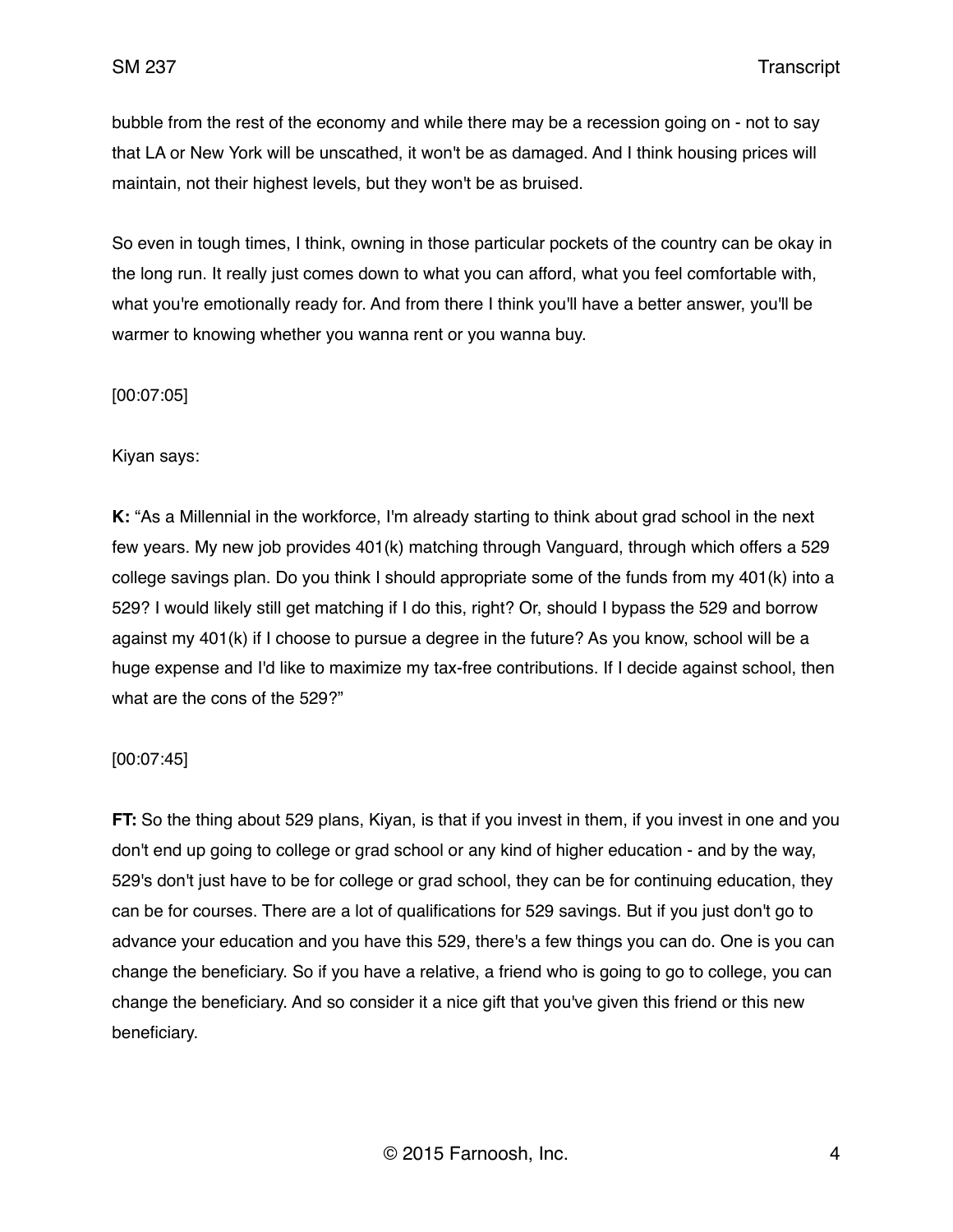The other thing you can do is take the cash out. But that's a problem because it's gonna cost you and so what is it gonna cost you? You're gonna have to pay income tax and a 10% penalty on the earnings. So just be aware of that. If you wanna save for college, and knowing that it's just four or five years away, just say. Don't worry about trying to get an investment return on it because in four or five years the market could really go for a rollercoaster ride and you won't have time to recover when it comes time to need that money.

So I would just say, "Save the money some place else, like a money market account, a CD, a bond, just a traditional savings account. Just save." Because in four years or three years, whenever you plan to go back to grad school, it's not like you're really gonna have made that much money from investing, unless we have really a bullish three years, which I just don't think we'll have because well, we've had a pretty bullish run for the last five or so years and we already saw already the market correcting itself.

So I just wouldn't maybe do the 529. Although the matching is pretty enticing, just be sure if you're gonna go to college. If you - I mean I don't sense that certainty from you. But if you know you wanna go to grad school and you have this 529, and your company's gonna do a match, which I'm not sure if they will. You asked me, "Would they?" I dunno. I have no idea. You'd have to ask them. It's not always a guarantee, just because they matched the 401(k), they would match in the 529. But if they do, that's huge so take advantage of it. But you wanna be certain that this is going to be a reality for you.

[00:10:07]

#### Dawn says:

**D:** "I am 30 years old and I feel like I am so behind in saving for my retirement! So now I am ready to start the process, but just so confused about where to start. I have a Roth IRA in a bank that my father started for myself a few years ago that I have yet to start contributing to. And my current employer offers a 401(k) that I can contribute to but with no employer match. My question is, is it better to start contributing to the Roth that is open, or would it be best to rollover this account into a 401(k) plan through my employer to have just one account? Thanks. By the way, I love your podcast!"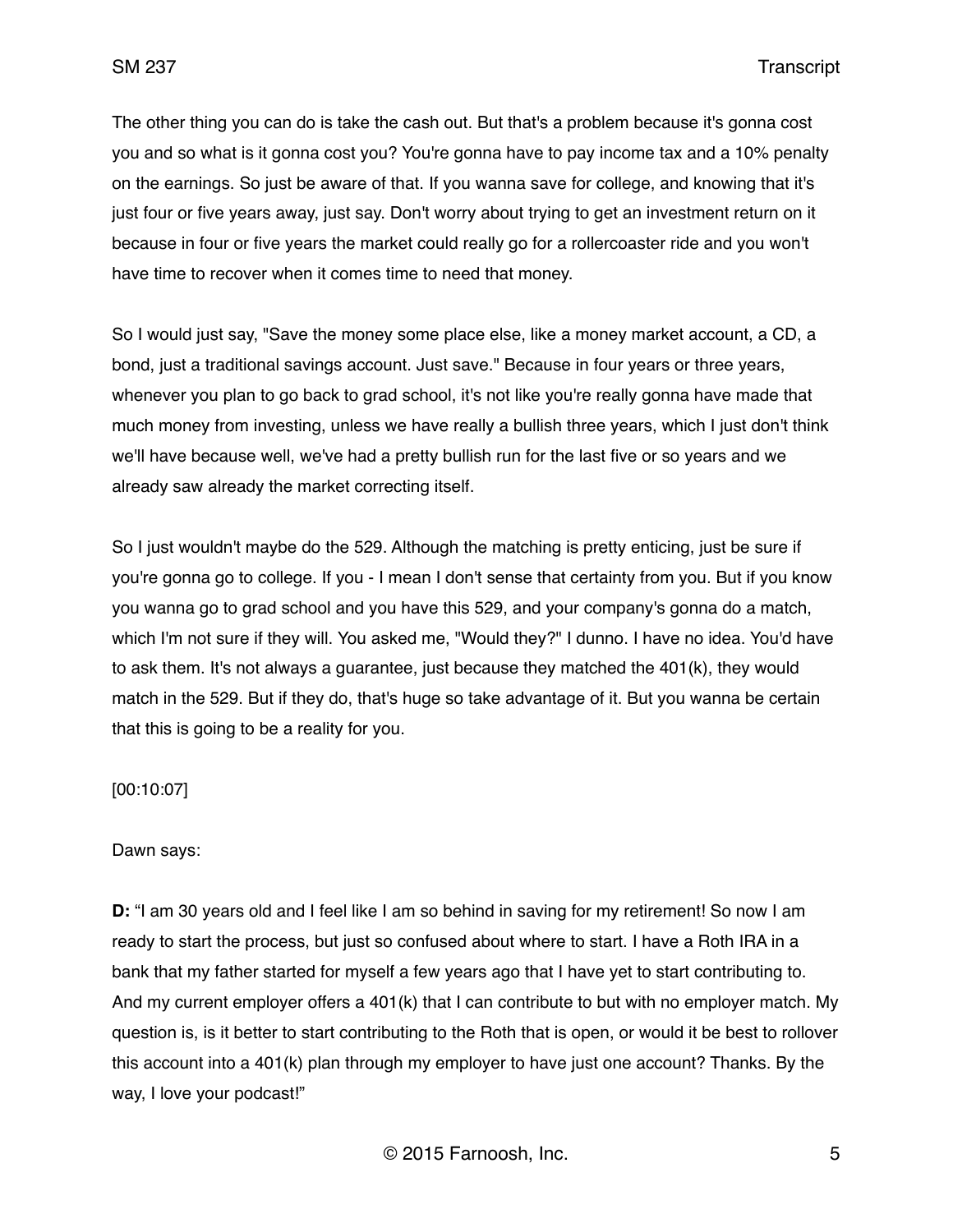SM 237 Transcript

#### [00:10:41]

**FT:** Well thanks Dawn. I wouldn't recommend merging these accounts. Remember, the Roth IRA has a different tax implication than the 401(k). With the Roth IRA you contribute to it and that money grows and you can withdraw it tax free in retirement. With a 401(k) you contribute, it reduces you taxable income today, then you have to pay taxes on the withdrawals on the earnings in retirement. I don't even think you can dump a Roth IRA into a 401(k), they're just two different vehicles.

I would say, "Contribute to the Roth IRA, max that out while you can." This is something that is not something everyone can be eligible to contribute to. It's one of those things that there's a window, right? Once you start making too much money, this becomes less and less of a viable option. So take advantage of the Roth IRA cause it has great tax benefits.

Then with your 401(k), if you've got money left, put money in that. I don't like that there's no corporate match, so it's not like I would rush to put money in the 401(k). I would prefer that you rush to put money in the Roth IRA to max that out, and then with maybe some that's left over, put it in the 401(k). I'd say if you can carve out 10% of your take home pay towards "retirement savings" and then spread it across the Roth and the 401(k), starting with the Roth, that's what I would do. Good luck!

[00:11:58]

Drew says:

**D:** "Hey Farnoosh, I really enjoy the podcast, especially the entrepreneurial topics that you cover. I am looking at starting to self-publish online and wondered what has worked best for you? Do you prefer to publish your own website and build your own payment and delivery system, or do you like to use services like Amazon Kindle to bring books to market? Do you like to use services like Upwork (formerly oDesk) to find freelance editors, or do you prefer to work with people already in your professional network? Keep up the great podcast!"